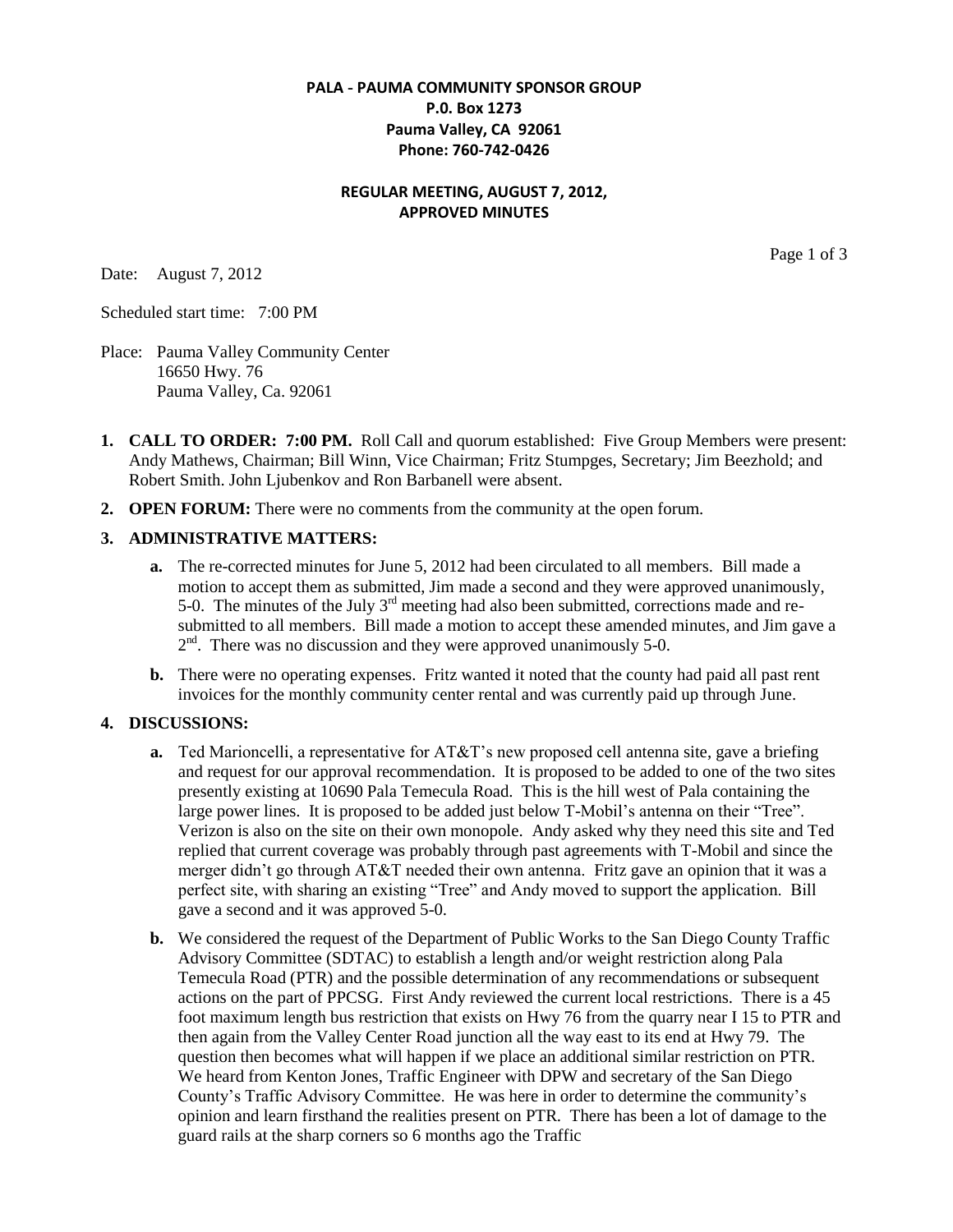Engineering Office elected to erect new length warning signs: Over 40' not advised… So far there has not been much response from the public/truckers. After the destruction continued along the road, the field crews asked the Engineers if 'now' is not the time to change to mandatory limits. They are engaging all local players concerned with the road. Temecula, Pala, we and others are invited to respond. Andy asked if we could divide the discussion into Commercial and Busses since the busses are currently already limited on Hwy 76 and how else could they get out here? Kenton said they studied traffic times along the PTR from Temecula/Riverside County to Pala and got an average of 18 minutes for the 9 miles; this is to be compared to the route down I 15 to 76, and assuming a change in regulations there allowing this larger traffic east bound, then the distance doubled to 18 miles and the time grew 50% to 27 minutes. Fritz expressed his opinion that the PTR was much more dangerous when it came to large vehicles and that opening up 76 seemed the only solution to pinching off PTR to them. Kenton said that possibly incremental restrictions might work, just limit the largest first. Andy asked if 40' busses were a practical alternative and Robert Smith said that there just weren't currently any available this size. He added that his concern was water trucks, auto carriers and many other vehicles just going around the scales on I 15. He doesn't see the CHP enforcing this. Discussion continued as to length / king pin restriction options and came back to weight as a limit for non-busses. Kenton reiterated that the main problem was length and that there is no way to lay out a 40/45' bus on those turns without crossing over lanes and embankments. Andy asked for Kenton's suggestions and he replied "cautious monitoring". Andy added to encourage more CHP enforcement. Robert agreed. Bill stated that the only real solution was to widen/straighten primarily 76. Andy pressed for opinions as to a possible recommendation from us as to weight restriction. Kenton mentioned a weight study there that on an average weekday 9,000 trips, they found 130 "Heavy 7-10 Ton Class" trips and 70 trips on a weekend. He said that a 10 ton limit would be what they call a 1% impact for a regulation of that specification. Andy then summed up our recommendations which are included in addendum 1 and were sent to the SDTAC. Bill moved to approve, Fritz seconded it and after some discussion it was carried 5-0.

**c.** We then considered our priorities towards traffic remediation and other impacts of developments within the PPCSG. The two immediate developments we have are the Warner Ranch and Rincon/Harrah's Casino expansion which will each have major impact on traffic. Andy started by describing Highway 76 between the Quarry and Pala Casino as having a rating Level of  $E/F$ and highly susceptible to rapid degradation by continued growth. What can we do to retain the desired meandering County Scenic Highway designation? After extended discussion of growing traffic problems with this section of highway, Andy suggested that our number 1 priority was to make the section of State Hwy 76 west of Pala a safer and easier road to drive? Bill offered that this is true if and only if Warner Ranch continues as planned. Otherwise our main concern reverts to Valley Center Road and Cole Grade Roads. Andy then added the qualification that this number one priority was conditioned on the premise that Warner Ranch would be approved in some form close to what is proposed. Then our second concern will be the signalization on Highway 76 at Cole Grade, Pauma Reservation Road, and Valley Center Road. Bill then questioned Rincon's proposed two lights and how we could work together with their priorities to join their traffic with SR76 and Andy asked the Fallbrook group present about their priorities on the west end. Jack Wood, Fallbrook group responded that their priorities didn't project out into our area yet but they were concerned with Rice Canyon intersection and the proposed 200 condominiums plus single family project that was just denied there. The current owner has accepted the new general plan amendment of 1du / 10 acres so there will be a maximum of 40 homes there. He added that 76 is scheduled to be completed to Mission Road junction this year and then work will begin on completing it to I 15. The final plan for the 76/15 intersection hasn't even been finalized but is estimated at about \$70 million. Andy then suggested that we should continue these discussions next month. No objections. Bill asked Kenton to look into the possible roundabout we discussed for VC Road and Hwy 76 intersection; he said he would.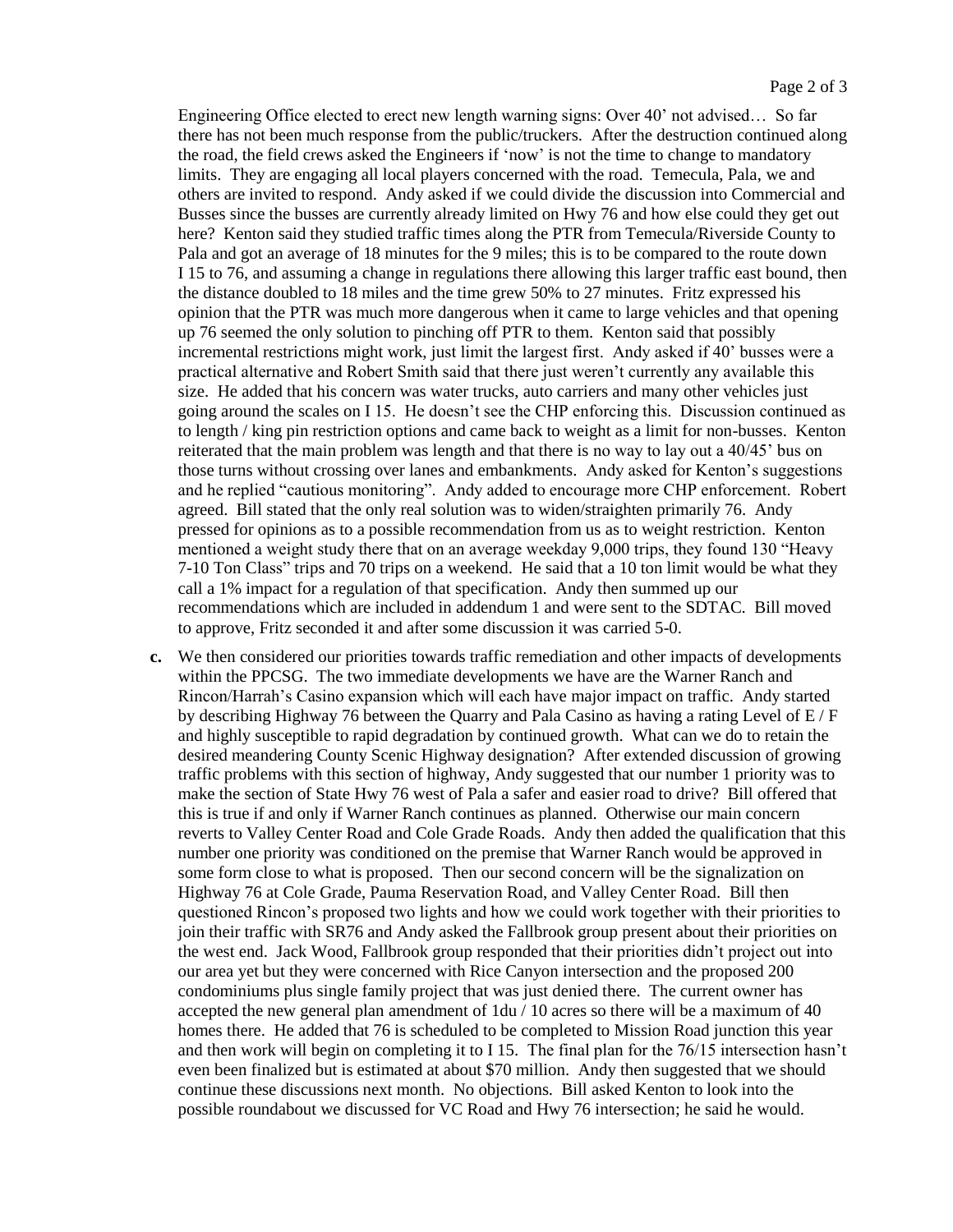- **d.** We considered coordinating and communicating with Valley Center, Fallbrook and Rainbow planning groups and the possible determination of any recommendations or subsequent actions we might take. This item has been agreed to before but was specifically here to introduce Item e.
- **e.** In particular, we've been asked to support other PG's efforts to ask the DPLU to readdress and revise the county noise ordinance. One specific concern is vehicle noise levels. We discussed Ordinance No. 9962 (N.S.) a regulatory county ordinance pertaining to "Noise Control and Abatement". Andy stated that the groups were wanting to 1) encourage the county sheriffs to more actively enforce the ordinance and 2) to address issues in open country where noise is not absorbed by buildings, trees and other urban structures. An example of this is when Rincon has an outdoor concert and everyone in the valley listens to it and where they can hear the words and dance to it. Bill made a motion to support the New Noise Abatement revisions proposed and to better define how it can be enforced. Fritz gave a second and Jim offered some discussion as to the modification of motorcycles to which Fritz stated that was what the CHP officers presentation said was their preferred method of enforcement. It is easy to spot and to enforce with a ticket. Bill wanted information from the county noise level officer mentioned in the current Ordinance to which Andy said he would work on it. The vote was then taken and it was approved 5-0.
- **f.** The last item on our agenda was consideration of the Draft Site Implementation Agreements ordinance proposed by the Board Of Supervisors with the intent of providing our response by the August  $20<sup>th</sup>$  deadline for comments. The purpose of this ordinance will to be to summarize in one recorded place all of the restraints that exist in regard to a specific development. Bill felt that it did not do much good as it was full of a lot of legalese. Andy clarified that it would contain in one recorded document all of the planning and land use restrictions and would be recorded with the site and assessor maps. Then the county, owner, developer, and potential buyers could all know what is required. Fritz thought that it would have to be a huge document and a possible way to get around subtle requirements hidden in CEQA's etc. He questioned the cost and who would be responsible to ensure and check that all of the details are transferred to it? Bill still felt that if it could help then we should support it. Jack Wood of Fallbrook asked if we had a sub regional plan, to which Andy confirmed. Jack stated that it already contained a summarization of the requirements for a project. Fritz was still concerned about the details of which he had not heard; such as what if it left out concern for historic burial ground? and then one was found there. Would the developer then just be able to say that you didn't specify that before so we are not bound by this? Andy then offered to summarize a response given our concerns, circulate it for our feedback and submit it. Bill made a motion to this effect, Robert gave a second and it was approved 5-0. Our Response to County Site Implementation Agreements is being made attachment, Addendum 2.

#### **5. ADJOURNMENT:**

 Robert moved to adjourn, Bill gave a second, all were in favor and the meeting was adjourned at 8:20 PM

#### Fritz Stumpges, Secretary, PPCSG

These minutes were circulated to all group members and were approved as amended at the September 3<sup>rd</sup> meeting. Bill made the motion, John the second and it was approved as amended 7-0.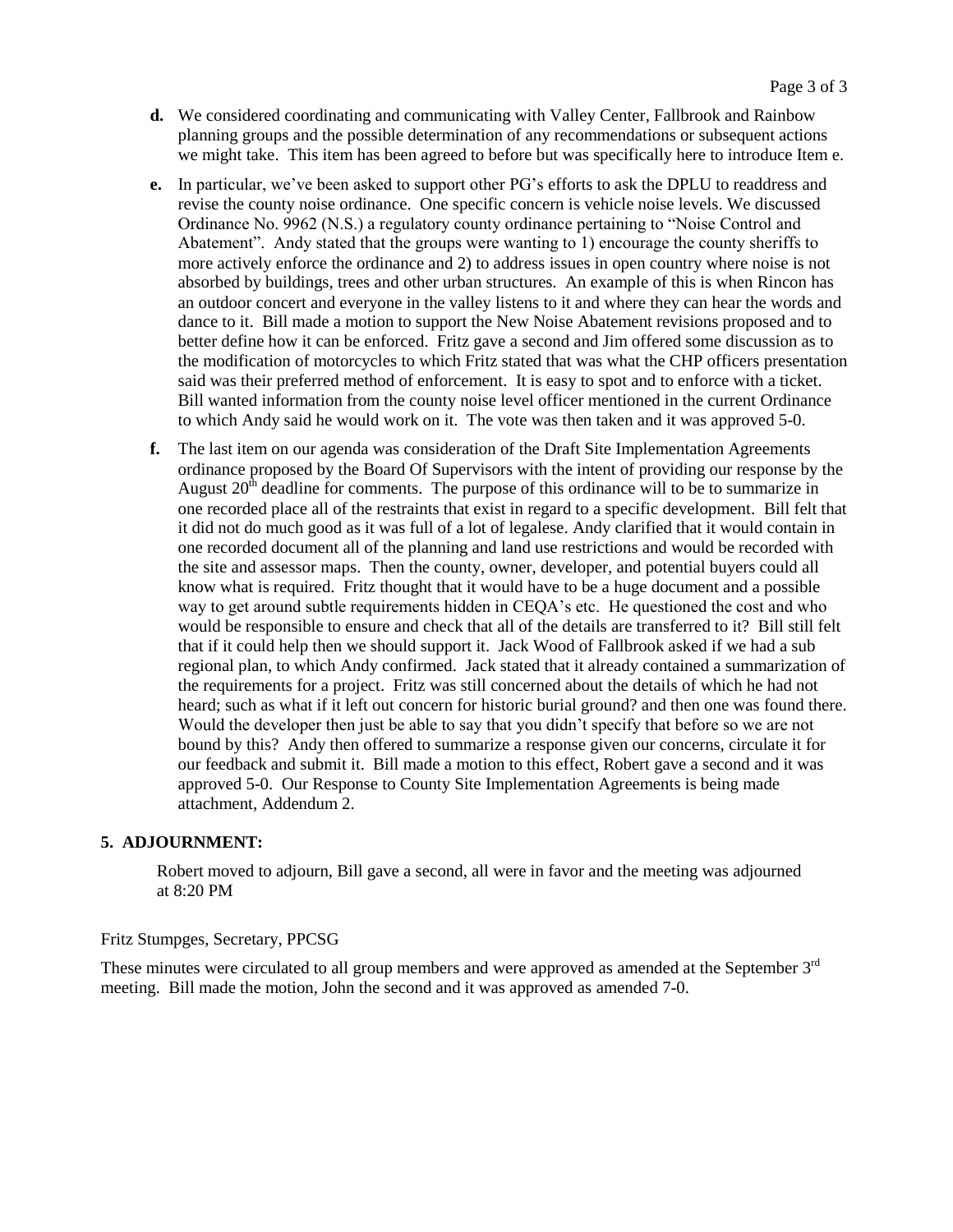Recommendations of Pala Pauma Community Sponsor Group regarding the possible application of weight and/or length restrictions to Pala Temecula Road.

On August 7, 2012 the Pala Pauma Community Sponsor Group (the "PPCSG") held a public meeting at which was present a representative Mr. Kenton Jones the secretary of the Traffic Advisory Committee (the "TAC") of the County of San Diego. In response to a request of the Department of Public Works Traffic Engineering ("DPW"), PPCSG considered the possible application of weight and/or length restrictions on Pala Temecula Road from its intersection with Pala Mission Road to the County line (the "Road"). These recommendations are prepared as authorized by a resolution unanimously adopted at the above meeting.

## I. Recommendation

Because PPCSG is of the view that there would be (i) a significant benefit to public safety and the safety of DPW personnel and contractors, (ii) a reduction in the damage presently occurring to guard rails that are an essential safety feature of the Road, and (iii) a reduction in the level of frustration experienced by drivers following large, heavy slow moving vehicles thereby leading to an improvement in traffic safety, PPCSG recommends that:

- i Vehicular use of the Road be permitted only by vehicles, including tractor trailer doubles, whose overall length does not exceed 45' (forty five feet); and,
- ii Vehicular use of the Road be permitted only by vehicles whose gross vehicular weight rating (GVWR) does not exceed 14,000 pounds (fourteen thousand pounds); and,
- iii The County examine the practicality of providing additional passing lanes in both directions of travel; and,
- iv California Highway Patrol (CHP) be encouraged to routinely enforce not only any newly adopted access restrictions but also the existing restrictions on SR-76 particularly with regard to (a) vehicles driving at a speed causing them to cross the center lines, (b) heavy vehicles seeking to avoid the CHP weigh station, and (c) any vehicle code requiring slow moving vehicles to pull over to allow following vehicles to pass; and,
- v DPW continue to monitor traffic and traffic safety to determine if additional or other actions would be appropriate, including the two curves on SR-76 which have a particularly tight radius and exceptionally short lines of sight.

## II. Local Access

Access from the west or the north to Pala and Pauma Casinos, Pauma Village, and Harrah's Casino and Valley Center via Valley Center Road (the "Vicinity") is directly possible only via SR-76 and/or the Road. Included in this traffic are commercial, contract buses bringing patrons from afar to the casinos.

i SR-76

Caltrans District 11 Over-length Bus & Motorhome Map prohibits such vehicles in excess of 40' on SR-76 west of its intersection with Pala Mission Road (west junction) and east of its intersection with Valley Center Road. Given those restrictions, the industry prevailing 45' commercial bus traffic can conveniently only reach the Vicinity from the north and west by using the Road. An alternative route would involve an extremely long and impractical detour using I-15/Old Castle Road/Lilac Road/Valley Center Road.

Caltrans District 11 Truck Networks Map defines SR-76 west of its intersection with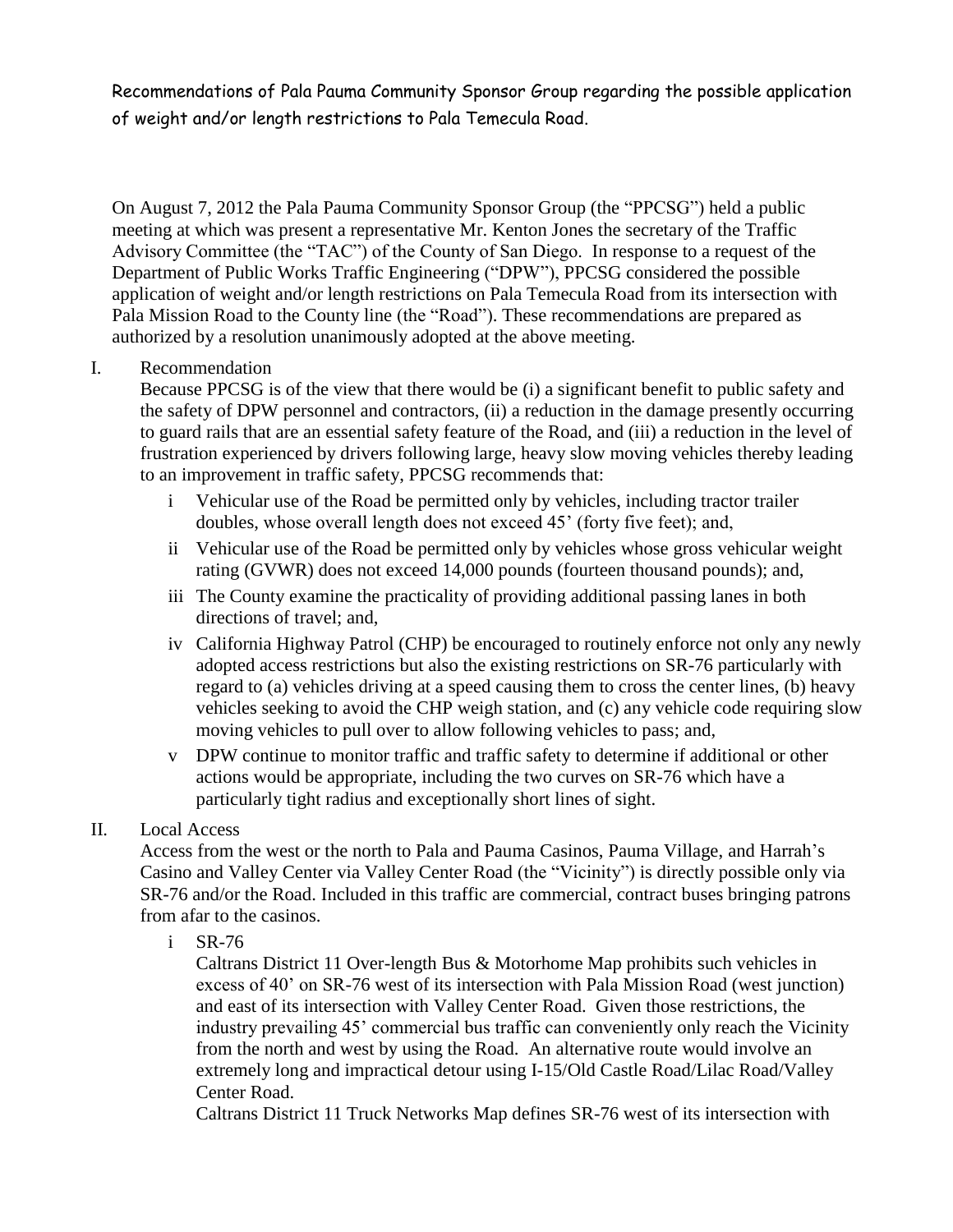Pala Mission Road (west junction) and east of its intersection with Valley Center Road as a California Legal Advisory Route with a KPRA recommendation of 30' (thirty feet).

ii Level of Service (LOS)

The recently adopted San Diego County General Plan classifies SR-76 from Pala del Norte Road to Sixth Street Pala (essentially the same as Pala Mission Road - west junction) as 2.1D Community Collector w/ Improvement Options and accepts a LOS E/F, because the County considers it more appropriate to retain a road classification that could result in LOS E/F rather than increase the number of lanes. In practice SR-76 is a conventional; two-lane highway passing through mountainous terrain and characterized by a number of curves with restricted lines of sight and little or no passing opportunity. The speed limit ranges between 40 and 55 mph, with chevron warning signs of curves with posted advisory limits as low as 20 mph. For this reason traffic flow is impeded and the usually anticipated capacity of such a road class is not available. A June 2011 manual count study found the ADT at around 10,200 vehicles and a traffic study completed in conjunction with an anticipated expansion of Harrah's Casino projected that section of SR-76 soon falling to LOS F.

- III. Recommendation rationale.
	- i Because of the Bus length restriction on SR-76 it is not practical for buses carrying casino patrons from the north to access other than by the Road. Conversely, the bus length restriction on SR-76 should be uniformly enforced so that operators who ignore that restriction do not receive a commercial advantage. It is to be hoped that this action will encourage casinos and operators to contract for 40' vehicles, thereby using SR-76 and reducing traffic on the Road.
	- ii As undesirable as additional traffic maybe on SR-76, given the gradient, short sight lines, and small radius curves of the Road, the balance of consideration of safety issues argues for diverting long and heavy traffic off the Road. Given a 45' bus length restriction, it would seem that the limitation on overall length for all vehicles (including tractor trailer doubles) should be the same 45'. While it is probable that the radius of some curves on the Road are such that vehicles of 45' length would have to drive slowly to avoid crossing the center line, whenever possible, it appears illogical to restrict vehicles other than buses to a length shorter than 45'.
	- iii Because of the gradients of the Road, and especially low radius curves on a steep incline, sometimes with an adverse camber, a weight restriction would add to safety and reduce frustration from slow moving traffic; which frustration often leads to unsafe driving patterns.

[Remainder of this page intentionally left blank]

Charles Mathews, Chair Pala Pauma Community Sponsor Group August 8, 2012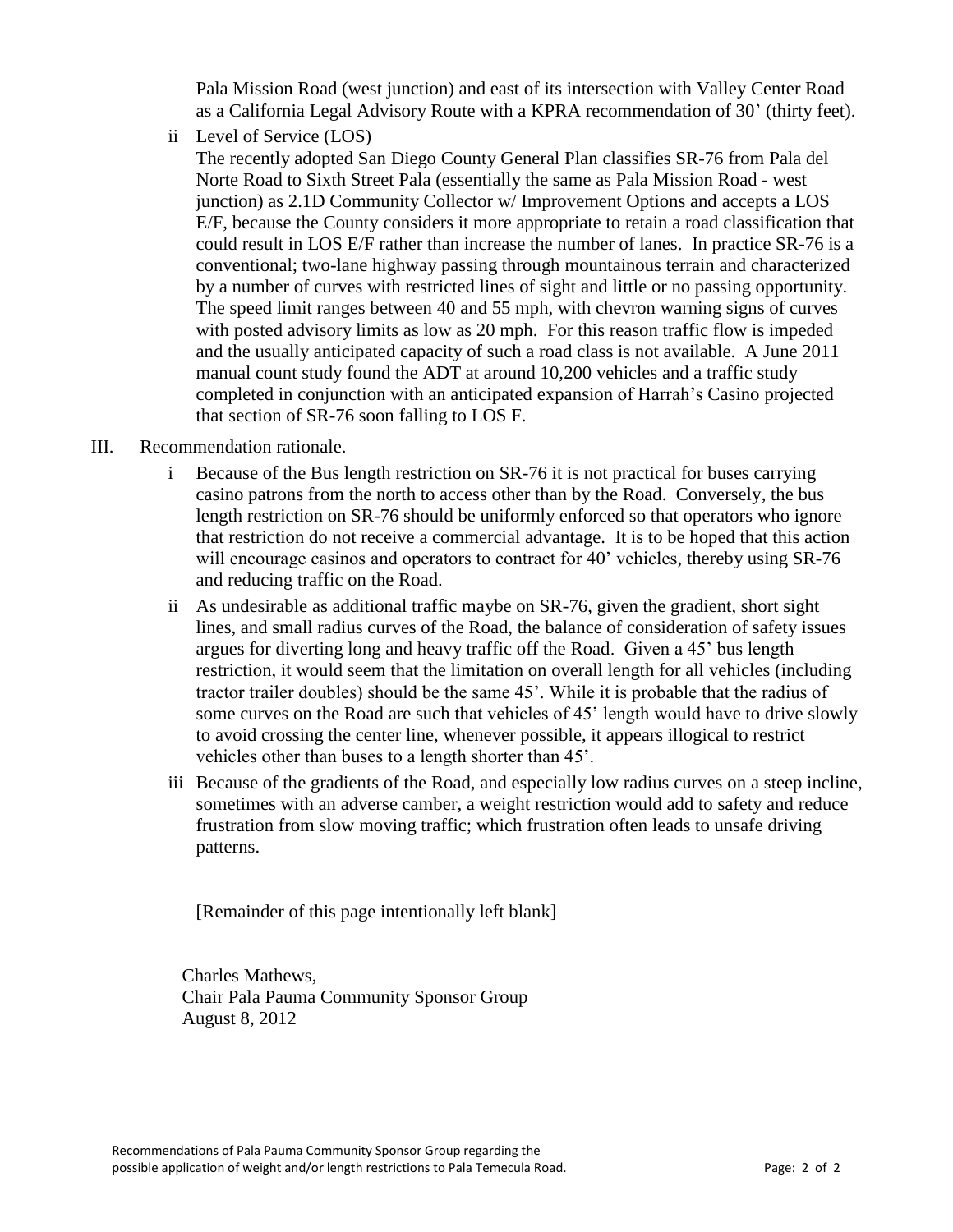Comments of Pala Pauma Community Sponsor Group regarding the POD 08-006 Draft Site Implementation Agreement - County Regulatory Code Amendments.

On August 7, 2012 the Pala Pauma Community Sponsor Group (the "PPCSG") held a public meeting at which it considered POD 08-006 Draft Site Implementation Agreement - County Regulatory Code Amendment. These comments are prepared as authorized by a resolution unanimously adopted at the above meeting.

# I. Support

PPCSG is of the view that it would support an amendment to the County Regulatory Code to introduce a new form of Site Implementation Agreement (the "SIA") provided that a SIA:

- i Does simplify the recording of implementation conditions to ensure that a development does not adversely affect applicable land use plans and that environmental regulations are met (the "Conditions"); and,
- ii Does not result in the recording of Conditions on more than one document, potentially resulting in a need to reconcile conflicting Conditions and confusion regarding which Conditions are applicable; and
- iii Exhaustively contains all of the Conditions applicable to a particular development.

# II. As drafted comments

PPCSG is of the view that the Site Implementation Agreement as drafted does not completely meet the above support provisions and respectfully suggests that:

i 86.802 (e)

The conditions needing to be set forth in the SIA should not just be "On-going" but should also include Conditions applicable during construction or development; and,

ii 86.803

A SIA should not only be a prerequisite for projects where "a CEQA document has shown" a need for mitigation requirements but for all developments for which any condition is deemed to be applicable whether or not it is as a result of CEQA (so that the "other applicable requirements necessary" of SEC 86.80 c will be fulfilled); and,

iii 86.805

There should be no waiver under any conditions so that the SIA may serve its purpose of providing a single point reference, among other things, to conditions of a development project which "runs in perpetuity with the entitled land" thereby providing a valuable single point source for beneficial owners and lenders subsequent to the developer; and,

iv 86.808

The Approval Process should include a review by the applicable Community Planning or Sponsor Group; and,

v 86.808 (a) and 86.809 (a)

The Approval Process should ensure that all mitigation measures identified or other applicable requirements necessary for the development applicable both during and subsequent to development are incorporated into the SIA; and,

vi 86.811

It appears that only judicial remedies are available for failures to comply. As such can take a long time, would it not be prudent and practical to include an administrative